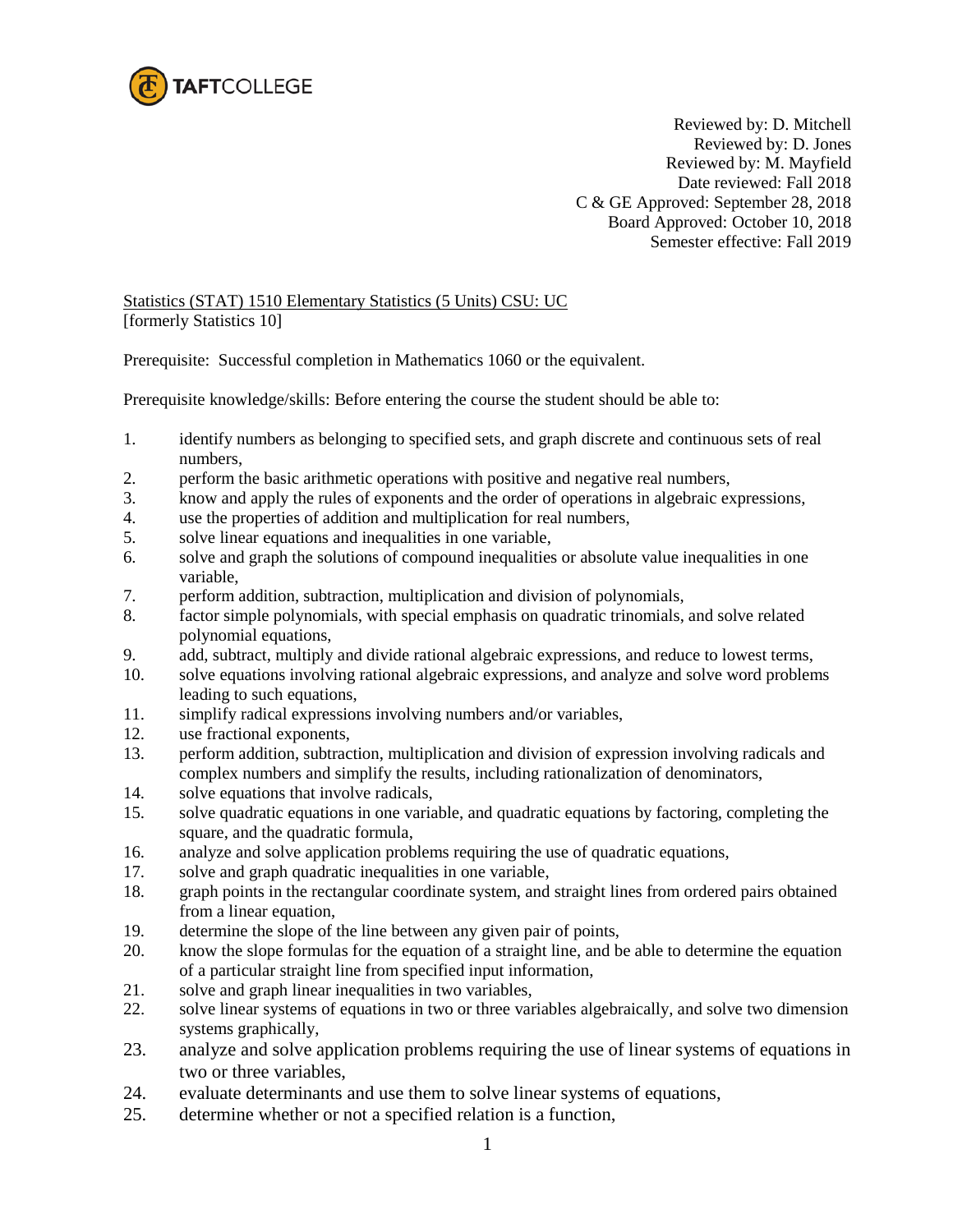

- 26. for a function, compute the value of the function given the value of the independent variable, and be able to construct the inverse of simple functions in numeric or algebraic terms,
- 27. identify the quadratic equation representing a specific conic section, and be able to draw the graph of a conic section by analyzing its equation, or to write the equation of a specified conic section,
- 28. solve nonlinear systems of equation involving the intersection of two conic sections or a conic section and a straight line,
- 29. compute and graph specified exponential and logarithmic functions,
- 30. know the properties of logarithms (product, quotient, power and change of base rules) and be able to use them in practical numerical computations using a table of common logarithms or a calculator, and
- 31. solve simple exponential and logarithmic equations.

Hours and Units Calculations: 80 hours lecture. 160 Outside of class Hours (240 Total Student Learning Hours)

Catalog Description: This course emphasizes descriptive statistics including the use of probability techniques, hypothesis testing, and predictive techniques to facilitate decision-making. Topics include descriptive statistics; probability and sampling distributions; statistical inference; correlation and linear regression; analysis of variance, chi-square and t-tests; and application of technology for statistical analysis including the interpretation of the relevance of the statistical findings. Applications using data from disciplines including business, social sciences, psychology, life science, health science, and education, sampling, sampling distributions, measures of central tendency and measures of dispersion, introductory treatment of probability and statistical inference with one and two sample problems, confidence intervals and hypothesis testing regarding means and proportions, and correlation and linear regression, ANOVA and nonparametric techniques such as the one-sample sign test, Wilcoxon rank-sum, Spearman's correlation, odds ratios and Kruskal-Wallis. C-ID: MATH 110.

Type of Class/Course: Degree Credit

Text: Jean, Brian, et al. *Data Analysis - An Applied Approach to Statistics With Technology*. 3 Ring Publishing, 2017.

Additional Instructional Materials:

Course Objectives:

By the end of the course, a successful student will be able to:

- 1. perform a statistical experiment,
- 2. present data in a variety of ways,<br>3. do descriptive analysis on single a
- 3. do descriptive analysis on single and bivariate data,
- 4. apply the rules of probability,
- 5. perform hypothesis tests,
- 6. calculate confidence intervals,
- 7. test inferences involving one and two populations,
- 8. perform chi-square tests and analysis of variance,
- 9. perform linear regression analysis, and
- 10. perform selected nonparametric statistical tests.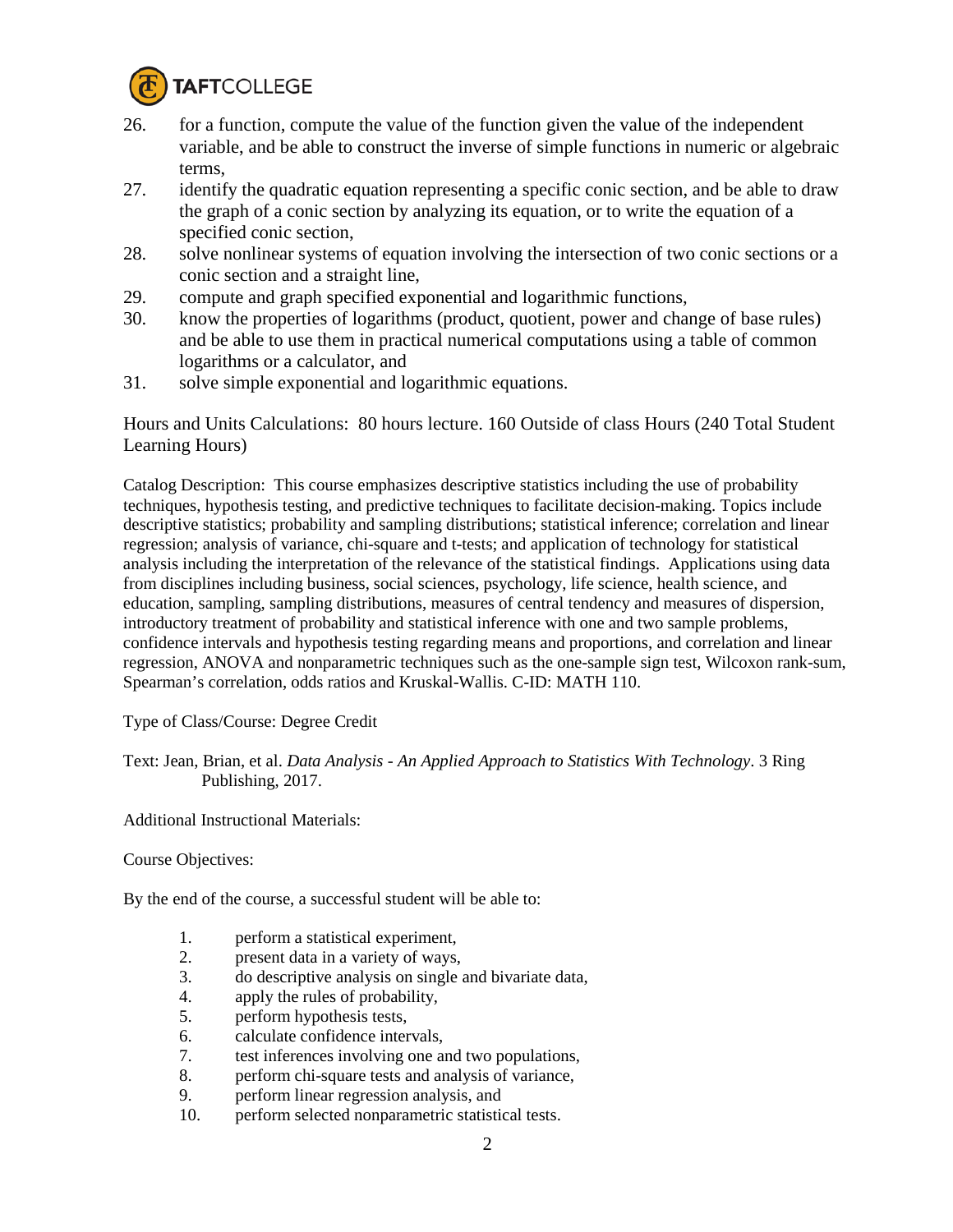

- 11. Distinguish among different scales of measurement and their implications;
- 12. Interpret data displayed in tables and graphically;
- 13. Apply concepts of sample space and probability;
- 14. Calculate measures of central tendency and variation for a given data set;
- 15. Identify the standard methods of obtaining data and identify advantages and disadvantages of each;
- 16. Calculate the mean and variance of a discrete distribution;
- 17. Calculate probabilities using normal and student's t-distributions;
- 18. Distinguish the difference between sample and population distributions and analyze the role played by the Central Limit Theorem;
- 19. Construct and interpret confidence intervals;
- 20. Determine and interpret levels of statistical significance including p-values;
- 21. Interpret the output of a technology-based statistical analysis;
- 22. Identify the basic concept of hypothesis testing including Type I and II errors;
- 23. Formulate hypothesis tests involving samples from one and two populations;
- 24. Select the appropriate technique for testing a hypothesis and interpret the result;
- 25. Use linear regression and ANOVA analysis for estimation and inference, and interpret the associated statistics; and
- 26. Use appropriate statistical techniques to analyze and interpret applications based on data from disciplines including business, social sciences, psychology, life science, health science, and education.

Course Scope and Content:

| Unit | $\blacksquare$ | <b>Statistics</b><br>Basic terms<br>A.<br><b>Random Sampling</b><br><b>B</b> .                                                                             |
|------|----------------|------------------------------------------------------------------------------------------------------------------------------------------------------------|
| Unit | $\mathbf H$    | Descriptive Analysis - Single Variable Data<br>Measurements of Central Tendency<br>A.<br>B. Measurements of Dispersion<br>Graphical Displays of Data<br>C. |
| Unit | Ш              | Descriptive Analysis - Bivariate Data<br>Linear and nonlinear (monotonic) correlation<br>A.<br><b>Linear Regression</b><br>В.                              |
| Unit | - IV           | Probability<br>Simulation<br>A.<br><b>B.</b> Empirical Probabilities<br>C. Theoretical Probabilities<br>D.<br>Rules of Probability                         |
| Unit | V              | <b>Probability Distributions</b><br><b>Random Variables</b><br>$\mathbf{A}$<br>Mean and Variance of a Discrete Distribution<br><b>B.</b>                   |
| Unit | VI             | <b>Binomial Probability Distribution</b><br>Probabilities<br>$A_{\cdot}$<br>Mean and Standard Deviation<br>В.                                              |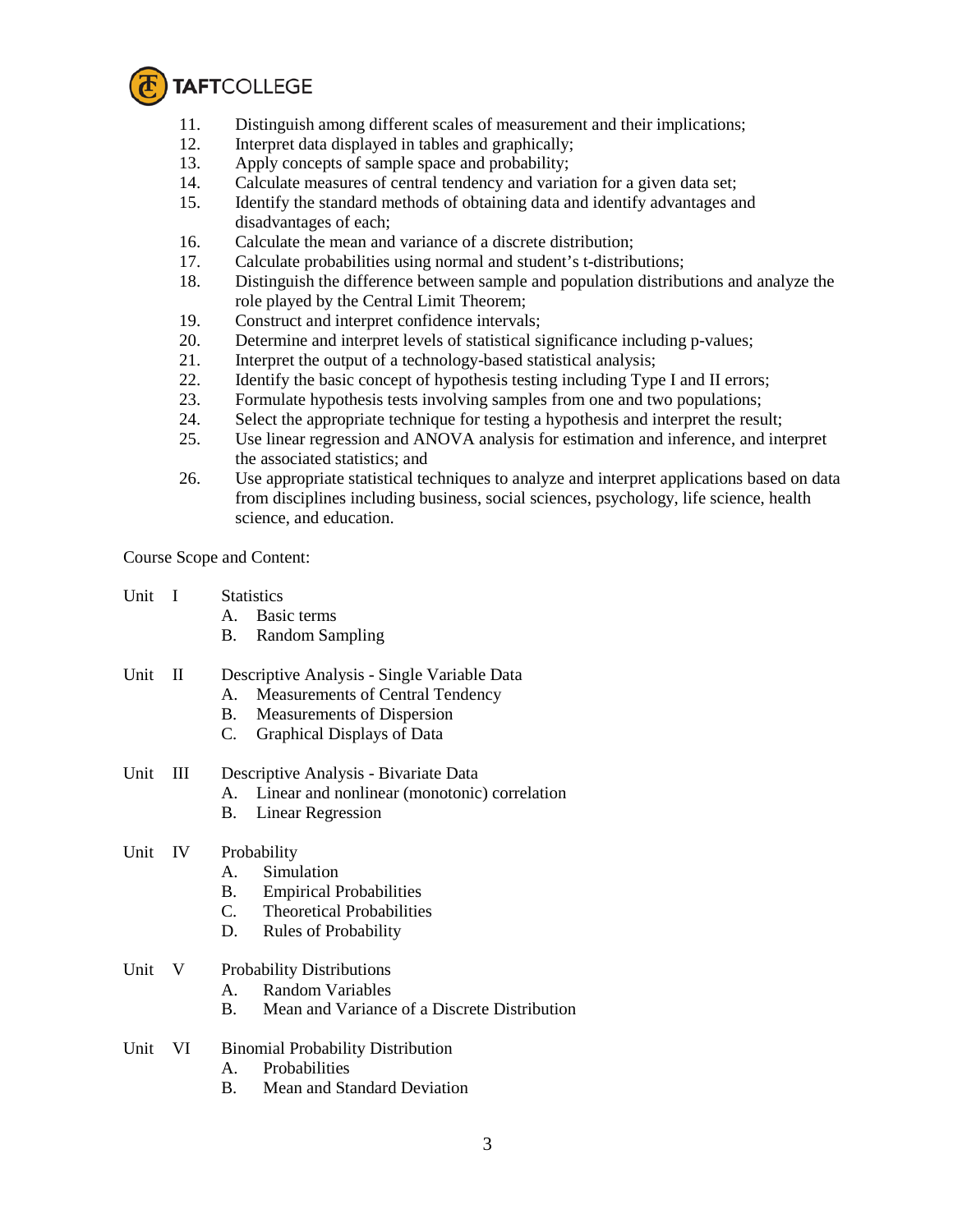

- Unit VII Normal Probability Distribution
	- A. Properties
	- B. Standard Normal Distribution
	- C. Non-Standard Normal Distribution
- Unit VIII Sample Variability
	- A. Central limit theorem
	- B. Sampling Distributions
- Unit IX Statistical Inference
	- A. Hypothesis testing and confidence intervals for:
		- 1. one population mean
		- 2. two population means
		- 3. one proportion
		- 4. two proportions
		- 5. one variance
		- 6. two variances
		- 7. odds ratios
	- B. Inferences Based on Non-Parametric Techniques
- Unit X Chi Square
	- A. Tests of independence
	- B. Contingency tests
	- C. Goodness of Fit
- Unit XI Analysis of Variance
	- A. Variance Stabilizing Transformations
	- B. Multiple Comparisons
	- C. Kruskal-Wallis

## Unit XII Linear Correlation and Regression Analysis

- A. Parameter Estimates
- B. Using The Regression Line

Learning Activities Required Outside of Class:

The students in this class will spend a minimum of 10 hours per week outside of the regular class time doing the following:

- 1. Studying,
- 2. Answering questions,
- 3. Skill practice,
- 4. Completing required reading,
- 5. Watching instructional videos, and
- 5. Problem solving activity or exercise

Methods of Instruction:

- 1. Lecture-demonstrations and sample problems solved by the instructor
- 2. Occasional lab activities on the computer